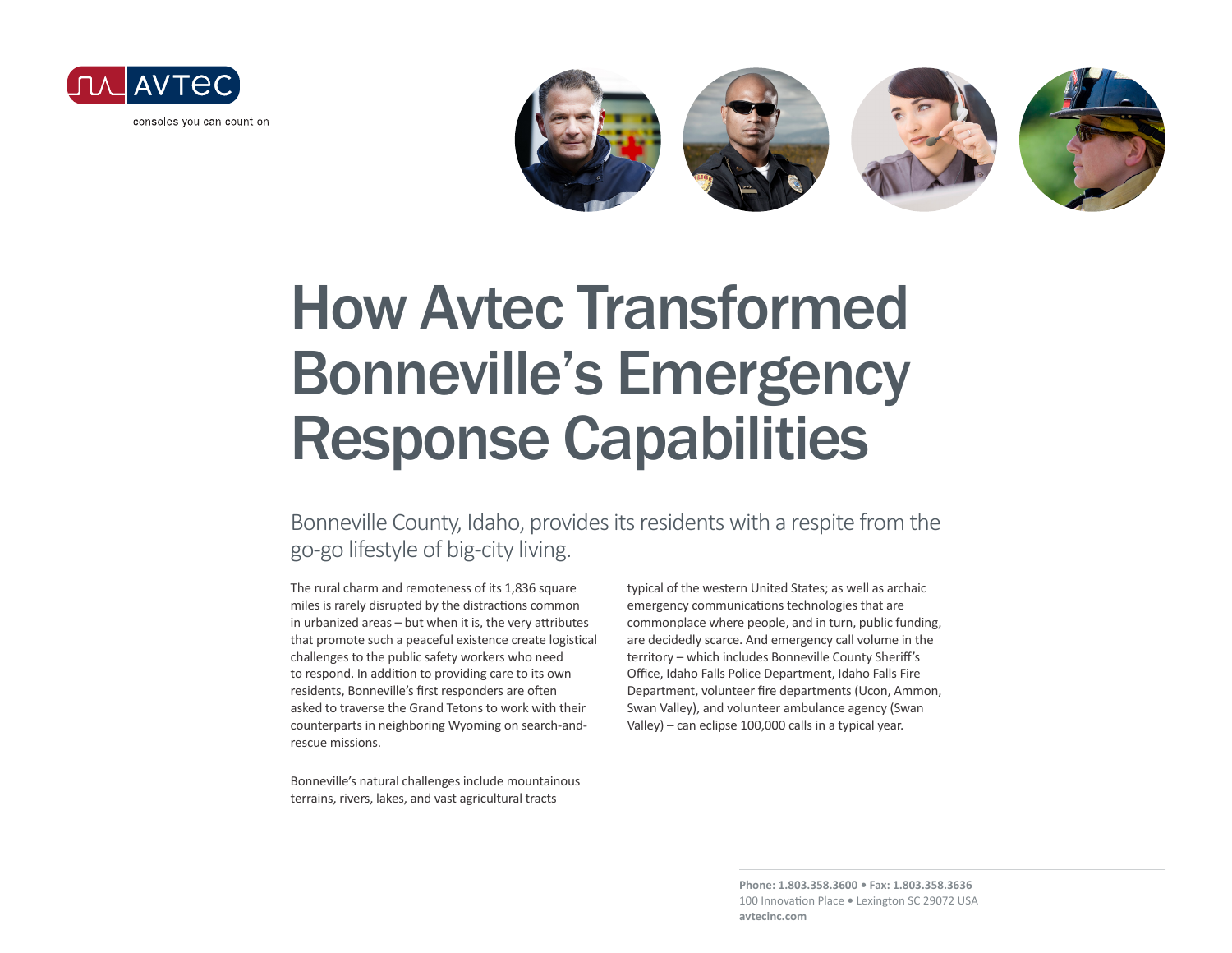

### Sunset For Aging Equipment And **Facilities**

The emergency communications system in Bonneville County was under duress, with system failures common.

The 15-year-old phone system was dying a slow death, replacement parts were no longer made, and officials were told the system might not recover in the event of major power failure.

The county was in the planning stage for a new 911 call center that would double the existing space and bring the center out of "the dark basement" where it was previously located. The center was to be built on the Cisco® Unified SIP Proxy (CUSP) centralized hardware that uses open-standard protocol and has scalability.

At the same time, three adjacent counties – Madison, Jefferson, and Fremont – were eager to cooperate to improve interoperability and find cost efficiencies in

the region. Fortunately, the regional radio system was a P25 trunked system with support for the APCO P25 CSSI standard. The next step was to design a console with a high level of redundancy and fail-over, says Greg Warner, director of emergency communications for Bonneville County.

"The best possible architecture to achieve this objective was to be interoperable with other PSAPs in the region," Warner said. "The goal was to get off the antiquated radio consoles and onto something that would give the center full integration to the P25 radio network. The open system advantage is that everyone benefits equally from the association with a much better return on investment than any PSAP could achieve on its own."

> **Phone: 1.803.358.3600 • Fax: 1.803.358.3636** 100 Innovation Place **•** Lexington SC 29072 USA **avtecinc.com**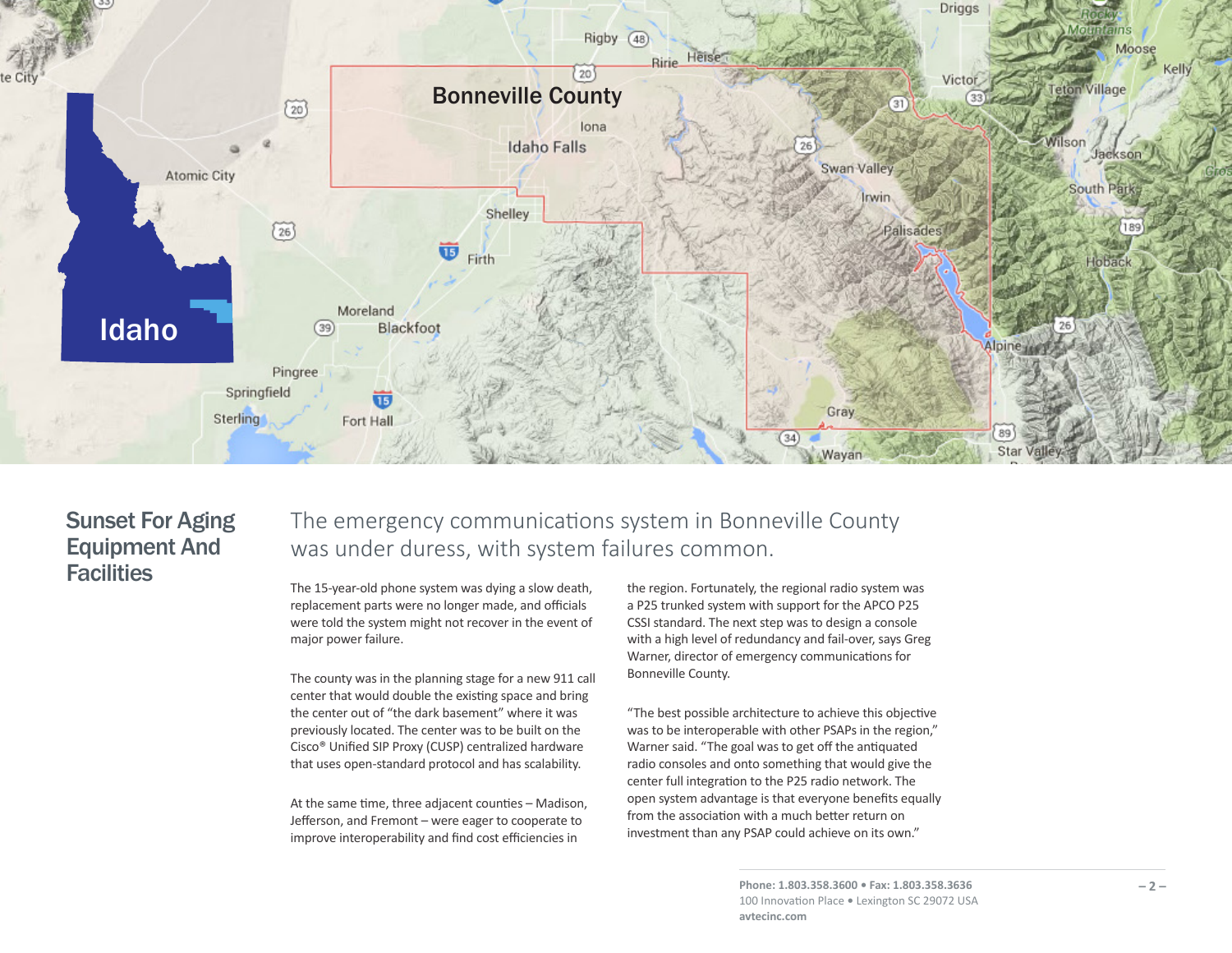## A "PSAP of PSAPs"

## Bonneville County's research led public safety professionals in Eastern Idaho to select Avtec dispatch consoles.

Avtec's Scout™ system was ideally suited to power what Warner calls the "PSAP of PSAPs," ensuring compatibility with a variety of radio and phone technologies. Local officials are able to retain their existing phone equipment and link to their individual as well as regional call centers via Avtec's state-of-the-art IP technology. Additionally, Avtec provided a P25 CSSI wireline connection, and facilitated "wireless" connections to create redundancies for the radio infrastructure.

"It turned out to be a perfect fit for what we were trying to pull off in the region," said Warner. "We wanted a

system with a nonproprietary protocol; it had to meet NENA (National Emergency Number Association) standards; and it needed to be easily scalable, not only with the ability to be diversified within our local jurisdiction but among regional partners."

Each regional call center was able to retain its existing phone system with its own independent Scout dispatch console system. Using Avtec's IP technology, all of the Scout systems are linked in a manner that promotes sharing of communications resources.

Other benefits Bonneville gained from the Avtec Scout system included:

- Pure IP voice recording (radio and telephony)
- Portable dispatch solution for disaster mitigation and recovery
- Ability to monitor and control links and diagnose remote connectivity issues
- Easy expansion to meet current and future needs
- A direct IP interface to all major digital radio and telephony platforms to future-proof their communications investment
- A reduction in TDM leased line costs

### "Game Changing" Interoperability

After Bonneville County's implementation, the console set up was replicated and applied to the three other counties, resulting in a flawless installation.

With a data link between PSAPs, each has access to one another's resources and capabilities. PSAPs have programmed screen tabs on the consoles with each county's radio configuration, and calls can be transferred to another PSAP in the event of an overload. PSAPs can communicate with each other via position-to-position intercoms, open secured doors or other devices, view

alarm conditions and even view one another's cameras.

"Interoperability is definitely a game-changer, and as we move through and look at other systems implementing in this region, that's the kind of flexibility we're looking for," said Warner.

> **Phone: 1.803.358.3600 • Fax: 1.803.358.3636** 100 Innovation Place **•** Lexington SC 29072 USA **avtecinc.com**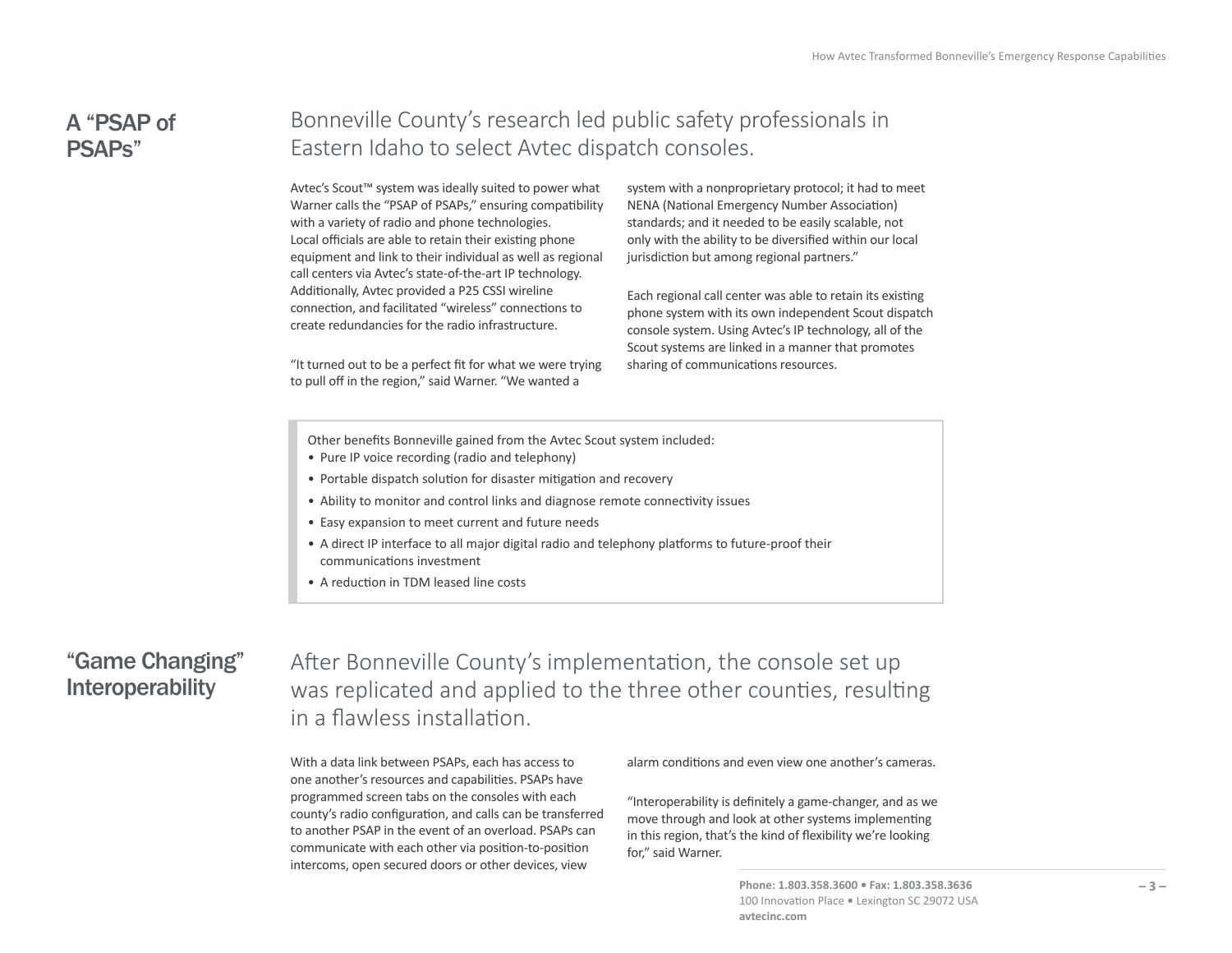#### Looking forward . . .

With Avtec equipment, Bonneville County was able to create its own emergency services IP network (ESInet) to deliver voice, video, text, and data "calls" digitally to the PSAP. This allowed Bonneville County to retire the legacy antenna transmission array, which proved to be unreliable under the harsh conditions common in rural Eastern Idaho. And, Warner said, Avtec systems provide additional redundancies. "If a gateway fails, the system begins immediate transmission to a secondary gateway. If for some reason both those gateways fail, the system reroutes via an IP connection to the regional gateways that are located at another PSAP."

Pooling resources, sharing expertise, and fostering an atmosphere of trust enabled counties in rural Idaho to successfully update and link emergency communications across their borders. "This is the hallmark of the Eastern Idaho story," said Warner, "how much can be done by a small group of underfunded counties in a rural community."